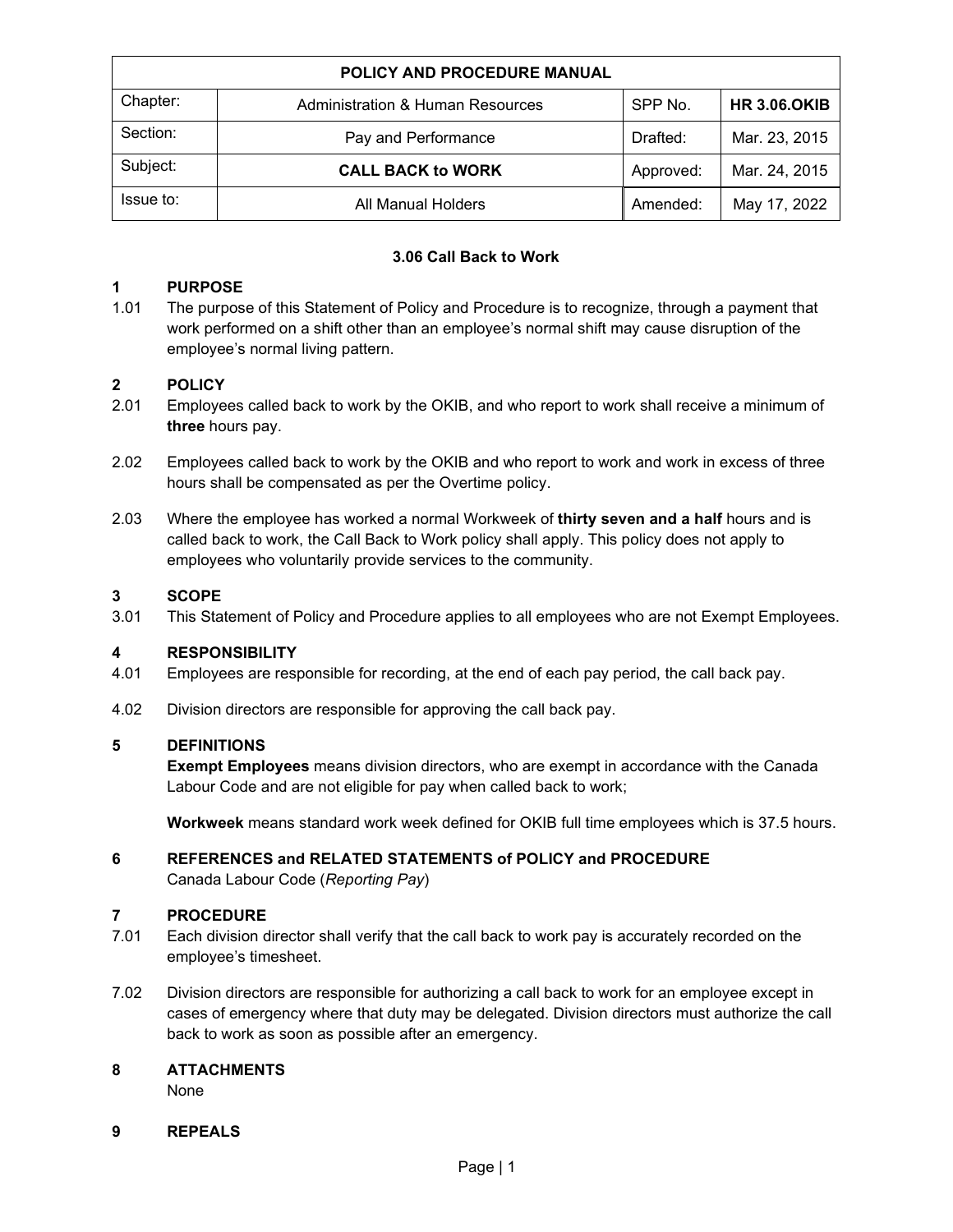| <b>POLICY AND PROCEDURE MANUAL</b> |                                             |           |                     |  |  |  |
|------------------------------------|---------------------------------------------|-----------|---------------------|--|--|--|
| Chapter:                           | <b>Administration &amp; Human Resources</b> | SPP No.   | <b>HR 3.06.OKIB</b> |  |  |  |
| Section:                           | Pay and Performance                         | Drafted:  | Mar. 23, 2015       |  |  |  |
| Subject:                           | <b>CALL BACK to WORK</b>                    | Approved: | Mar. 24, 2015       |  |  |  |
| Issue to:                          | All Manual Holders                          | Amended:  | May 17, 2022        |  |  |  |

None